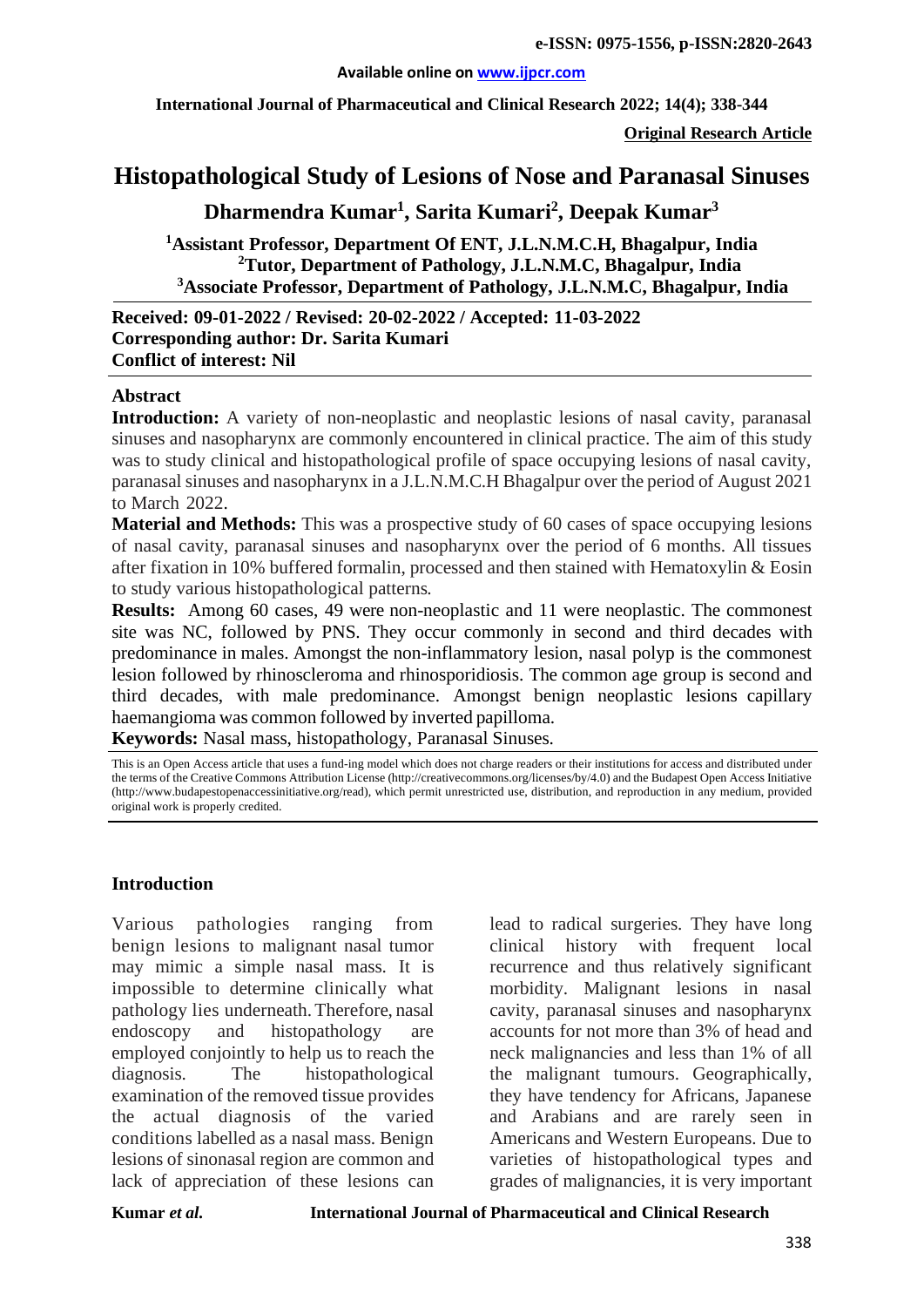to study their clinical and pathological aspects. Coupled with radiological techniques. Benign lesions of sinonasal region are common and lack of appreciation of these lesions can lead to radical surgeries. They have long clinical history with frequent local recurrence and thus relatively significant morbidity. Malignant lesions in nasal cavity, paranasal sinuses and nasopharynx accounts for not more than 3% of head and neck malignancies and less than 1% of all the malignant tumours. Geographically, they have tendency for Africans, Japanese and Arabians and are rarely seen in Americans and Western Europeans. Due to varieties of histopathological types and grades of malignancies, it is very important to study their clinical and pathological aspects. Coupled with radiological techniques. histopathology has become indispensable in the timely diagnosis and treatment of these lesions.

The aim of this prospective study was to categorize these lesions into non neoplastic and neoplastic and to study their clinical and histopathological patterns and to compare theirincidences.

## **Materials and Methods**

The prospective randomized study was conducted on 60patients of nasal mass from the inpatient department of Otorhinolaryngology and department of Pathology, J.L.N.M..C.H BHAGALPUR.

Apart from routine work-up and investigations, CT scan nose and paranasal sinuses (axial and coronal cuts) orMRI nose and paranasal sinus (wherever required) was done. It helped to see the extent and type of pathology, expansion and destruction of sinuses and to look for the presence of any complications (orbital or intracranial extension). Functional endoscopic sinus surgery was done in all cases followed by histopathology of the removed tissue. All the received biopsies were fixed in 10% buffered formalin. After routine gross examination and processing, Hematoxylin & Eosin staining for histopathological examination was done. Immunohistochemistry was used wherever required.

## **Observations**

A total of 100 cases of nasal mass were taken up for the study. The male to female ratio was 3:2. The mean age was 40.14 year.

A diagnostic nasal endoscopy was performed on all patients before embarking on endoscopic sinus surgery. Clinically, most of our patients (72%) had ethmoidal polyps. Four percent were suspected to have an antrochoanal polyp and 14% presented with a nonspecific polypoidal nasal mass. Additional information acquired on endoscopy was the s finding of cheesy debris in 31% of patients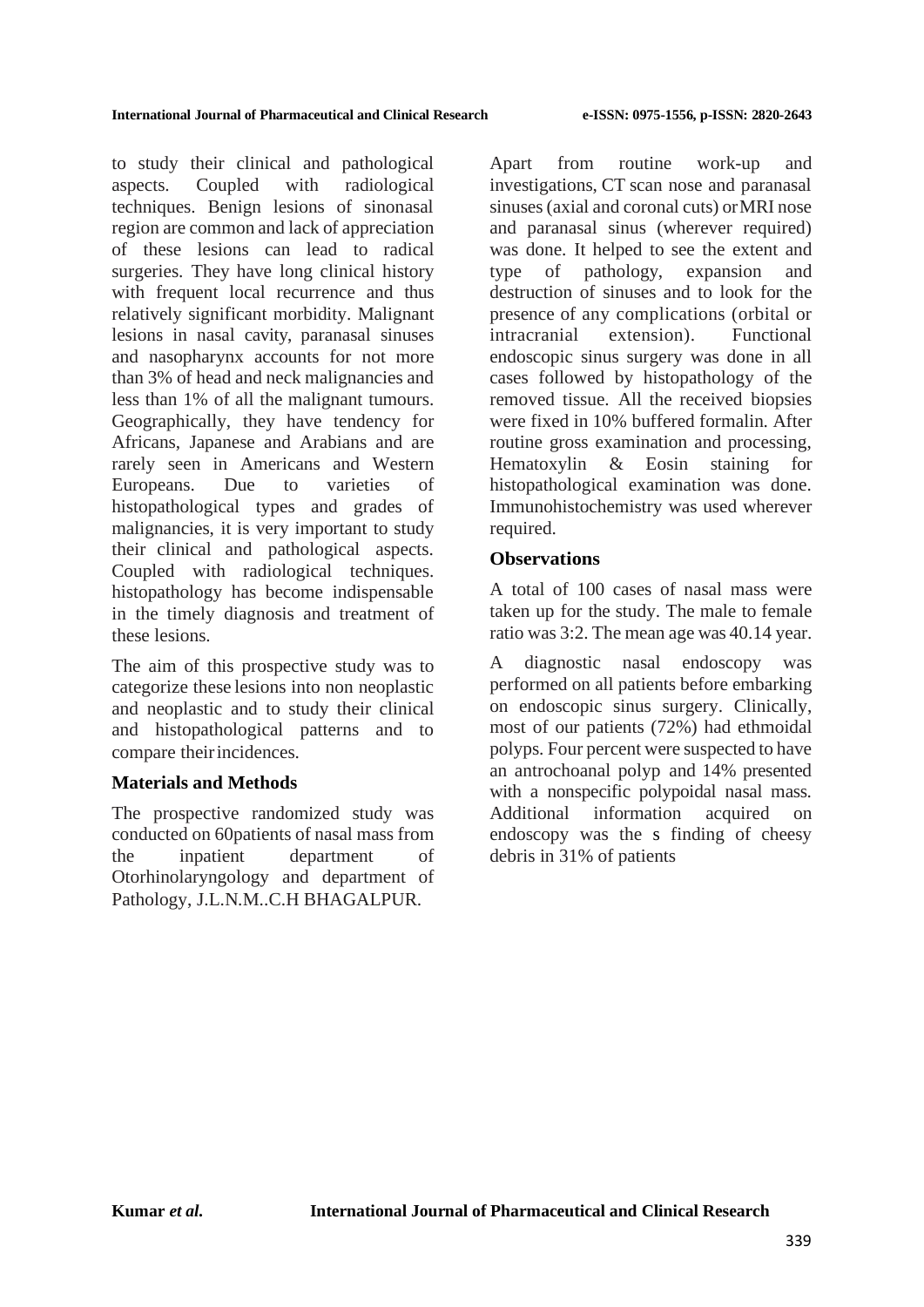**International Journal of Pharmaceutical and Clinical Research e-ISSN: 0975-1556, p-ISSN: 2820-2643**



**Figure 1: Microphotograph immature sporangia with surrounding (H&E 9400) inflammatory cells (H&E 9400)**

**rhinosporediosis showing mature and showing characteristic Verrocay bodies Figure 2: Microphotograph of schwannoma** 



**Figure 3: HPE (10 × 10) showing angiofibroma with dense fibrous stroma with thin walled vessels**

| Total%age |
|-----------|
|           |
|           |
| 61%       |
| 16%       |
| 18%       |
| 04%       |
| 31%       |
| 16%       |
| 04%       |
| 04%       |
| 14%       |
| 28%       |
|           |

### **Table 1: Nasal endoscopic findings (At the time of surgery) (n = 60)**

### **Kumar** *et al.* **International Journal of Pharmaceutical and Clinical Research**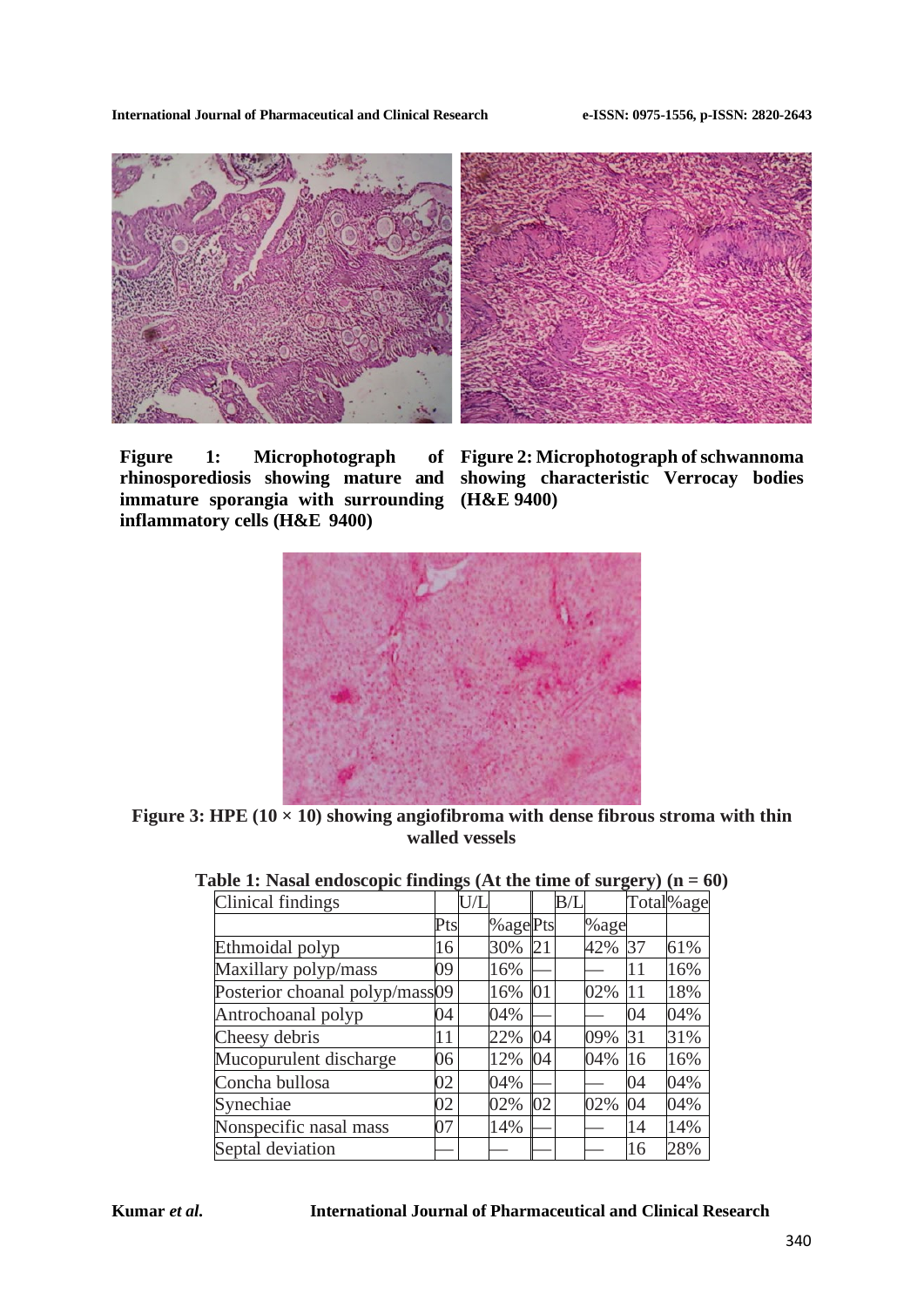| Clinical diagnosis                                | No.      | ofHistopathology                           | No.<br>Οf   |
|---------------------------------------------------|----------|--------------------------------------------|-------------|
|                                                   | patients |                                            | patients    |
|                                                   |          | Non-neoplastic $(n = 49)$                  |             |
| <b>Ethmoidal polyps</b>                           |          |                                            |             |
| Allergic fungal polyp                             | 12       | Positive fungal hyphae                     | 8 (38.10%)  |
|                                                   |          | Eosinophil rich infiltrate                 |             |
|                                                   |          | Nonspecific/fungus negative                | 5           |
| Nonspecific sinonasal                             | 30       | Eosinophil rich infiltrate                 | 14          |
| polyps                                            |          | Nonspecific inflammatory                   | 39 (71%)    |
|                                                   |          | Other diagnosis (one inverted papilloma, 2 |             |
|                                                   |          | two granulomatous TB)                      |             |
| Antrochoanal polyp                                | 5        | Nonspecific inflammatory                   | $4(100\%)$  |
| Mucormycosis                                      | 4        | Mucormycosis                               | $4(100\%)$  |
| <b>Total consistent</b>                           |          |                                            | 55          |
|                                                   |          |                                            | $(65.48\%)$ |
|                                                   |          | Neoplastic lesions $(n = 11)$              |             |
| <b>Benign</b>                                     |          |                                            |             |
| Inverted papilloma (Figs <sup>4</sup><br>1 and 2) |          | Inverted papilloma                         | 3(75%)      |
|                                                   |          | Adenoid cystic carcinoma                   |             |
| Hemangioma                                        | 3        | Hemangioma                                 | 3(75%)      |
|                                                   |          | Angioleiomyoma                             |             |
| Angiofibroma<br>(Figs<br>and $4)$                 | 32       | Angiofibroma                               | $3(100\%)$  |
| <b>Malignant</b>                                  |          |                                            |             |
| Lymphoma                                          | 1        | Lymphoma                                   | 2(66.67%)   |
|                                                   |          | Others (aspergillosis)                     |             |
| Nasal cavity carcinoma 1                          |          | Adenocarcinoma (Figs 5 and 6)              | $1(50\%)$   |
|                                                   |          | Rosai Dorfman disease                      |             |
| <b>Total consistent</b>                           |          |                                            | 12 (75%)    |

| Table 2: Comparison of clinical and histopathological findings in patients included in |                        |  |
|----------------------------------------------------------------------------------------|------------------------|--|
|                                                                                        | our study ( $n = 60$ ) |  |

## **Discussion**

Masses in nasal cavity, paranasal sinuses and nasopharynx form a heterogeneous group of lesions with a broad spectrum of histopathological features. A variety of these non-neoplastic and neoplastic lesions are quite impossible to differentiate clinically and they are mostly clinically diagnosed as nasal polyp [8]. They are frequently neglected by the clinicians as infective or allergic aetiology. Benign sinonasal disorders account for a major

proportion of visits to hospital. The lack of differentiation of benign and malignant disorders at initial presentation leads to significant delay in the initial diagnosis and therapy.

In the present study, these masses had predilection for males demonstrating a male to female ratio of 1.98:1 similar to a study by Zafar et al., [1]. A Nigerian study revealed female preponderance with opposite M: F ratio of 1:1.2 [9]. The common presentation of sinonasal masses were rhinorrhea,headache, nasal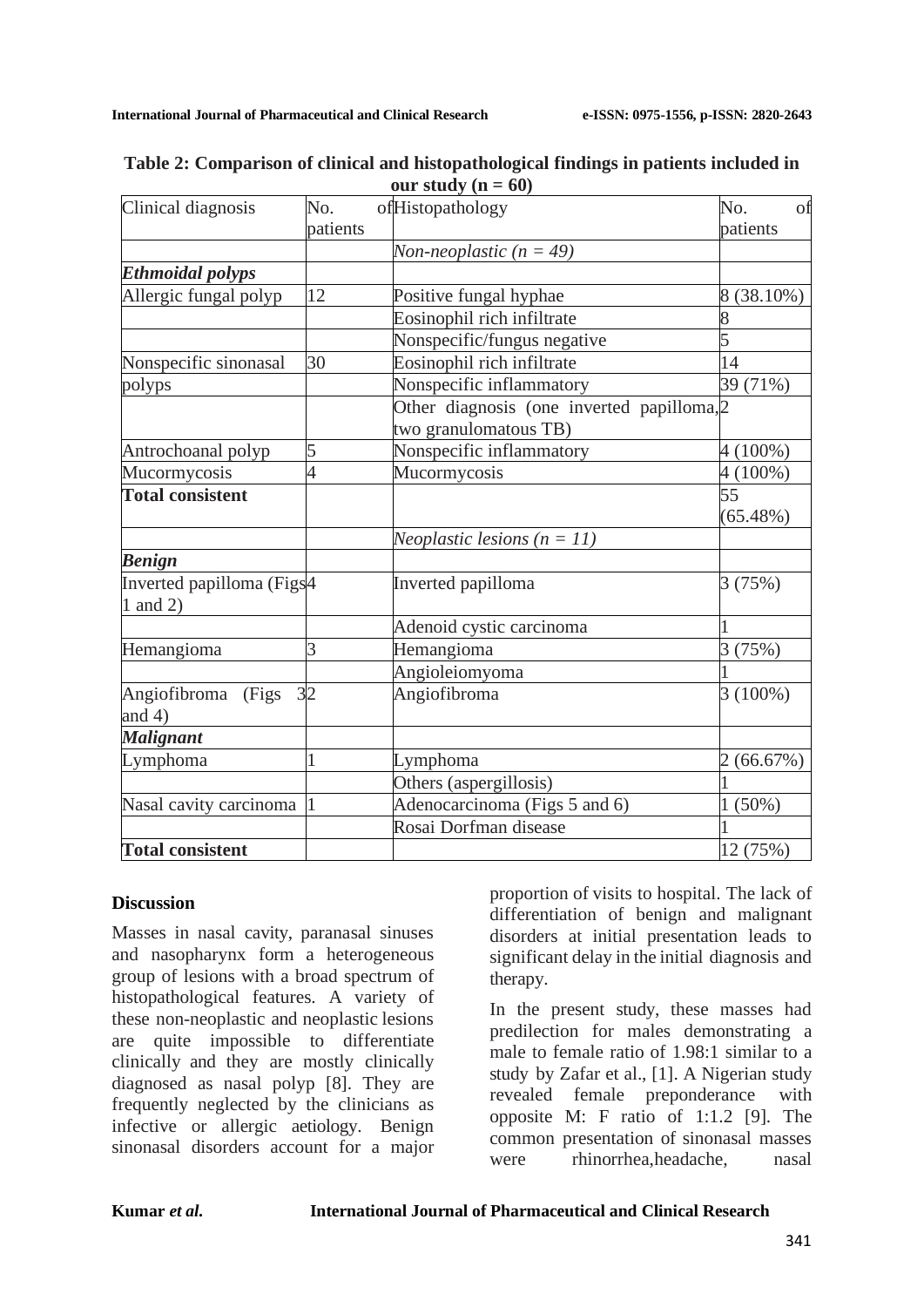obstruction comparing favorably with other studies [8-10].

Regarding age, current study revealed 2nd and 3rd decades of life were the most vulnerable period as observed by Bakari et al., [9] andZafar et al.,[1].Malignantlesions have been generally reported in 6th-7th decades in concordance with Patel et al., [11].

Non-neoplastic lesions made 81.6% of the total cases of nasal cavity, paranasal sinuses and nasopharynx in our study. Similarly, a high proportion of non-neoplastic lesions are also reported in the study by Zafar et al., [1] revealing 89% of non-neoplastic lesions in their study.

Nasal polyps are the commonest lesion of nasal cavity. Its exact pathogenesis is not known but they have strong association with allergy, asthma, aspirin sensitivity and infection. Among, masses of nasal cavity and paranasal sinuses, the incidence of nasal polyp was 65.9% in concordance with Tondon et al., [6] (64%) and Dasgupta et al.,  $[8]$  (62.5%). In our study, five cases of fungal infection (5.49%) were seen in 3rd decade, comparable to Modh et al., [12]. During one year of study period, we found only one case of rhinosporodiosis (1.09%) similar to Pradhananga et al., [10] (0.69%). This is a chronic granulomatous lesion, caused by *rhinosporodiosis seeberi*. Nasal glioma is a congenital malformation of choristoma of mature glial tissue discontinuous with intracranial component and presents with respiratory abnormalities. It is a rare lesion, accounting for only one case, below one year of age, similar to as observed in a study from Nepal[13].Rahbor et al.,[14] observed in their review study of nine cases of nasal glioma that the mean age of presentation was nine months.

Nasal papilloma is said to be a commonly occurring benign neoplastic lesion. We have observed five cases of inverted papilloma, forming 45.46% of all benign neoplastic masses, slightly higher from findings of Humayun et al., [15] (33.33%). We have reported two cases of angiofibroma in adolescent males, presenting with profuse recurrent epistaxis as the chief complaint, comparable to the finding of three cases by Parajuli S et al., [13]. They are typical lesions reported in young people with histological findings of blood-filled spaces separated by fibrous tissue. Capillary hemangiomas constituted 18.18% of benign neoplasms as observed 19.4% by Modh et al., [12]. These lesions presented as bleeding nasal polyps. This neoplasm has been regarded as a hamartoma or malformation rather than a true neoplasm.

Schwannomas in the nasal cavity are rare. We encountered two cases both in females aged15-27yasobservedbyModhet al.,[12]. Histology revealed uniform spindle cells arranged in loose stroma (Antoni B) and palisading arrangement of nuclei (Verocay body).

Malignant lesions of sinonasal tract are rare [16]. Malignant polypoidal lesions masquerade as simple nasal polyps or chronic inflammatory masses, causing delay in the diagnosis.Squamous cell carcinoma is the commonest histological type [17]. In our study, squamous cell carcinoma constituted 46.15% comparable to modh et all. et al., [12] and Panchal et al., [18]. It was more common in  $6<sup>th</sup>$  and  $7<sup>th</sup>$ decades of life as documented by Ghosh and Bhattacharya [19]. We encountered only one case of extramedullary plasmacytoma. They are uncommon tumours accounting for 1% of all head and neck tumours. Hemangiopericytoma is a rare angiogenic tumour constituting 7.69% of all malignant lesions which is slightly higher than that observed by Modh et al., (5%) [12]. In the present study, one case of non-Hodgkin's lymphoma was reported accounting for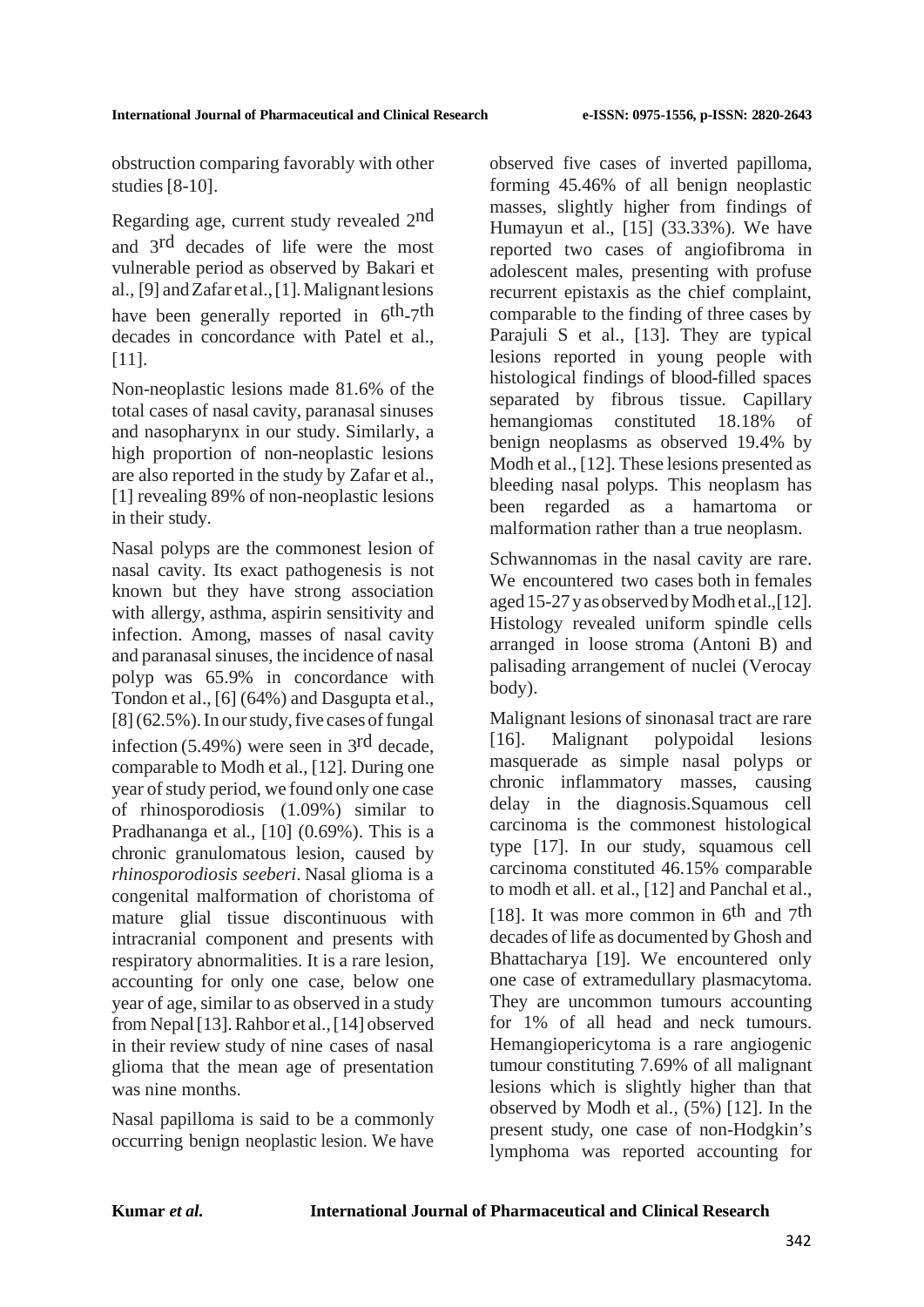7.69% of malignant tumours, confirmed by IHC. Olfactory neuroblastoma is a rare neuroectodermal tumour arising from olfactory sensory epithelium in upper nose. There was a single case of olfactory neuroblastoma in concordance with Parajuli S et al., [13] accounting for 7.69% of malignant tumours.

Nasopharyngeal masses are not an uncommon entity. Such masses either arise from nasopharynx or from neuroectoderm or nose and paranasal sinuses and present as mass in nasopharynx. Such patients present with nasal obstruction, mouth breathing, epistaxis and earache. In the present study, majority of nasopharyngeal masses were of adenotonsillar hypertrophy in contradiction to Biswas et al., [20] reporting antrochoanal polyp as the commonest nasopharyngeal masses although they have reported that in the patients of age group of 0-10 y, 86% cases were of adenotonsillar hypertrophy in concordance to present study with majority of cases in age group of less than 10 y.

In the present study, various lesions were distributed into non- neoplastic and neoplastic lesions and compared with previous studies. A high incidence of malignant lesions was observed in our study. Among non-neoplastic lesions, inflammatory polyp was the most common lesion. Among benign neoplastic lesions, inverted papilloma was the commonest one and squamous cell carcinoma was most common malignant lesion. Surgical excision is the main modality of treatment in most of non-neoplastic and benign neoplastic masses and wide surgical excision, radiotherapy or chemotherapy in malignant masses. Regular follow up is necessary for early detection of recurrence.

# **Conclusion**

Amongst the non-inflammatory lesion, nasal polyp is the commonest lesion followed by rhinoscleroma and rhinosporidiosis. The common age group is second and third decades, with male predominance.

Amongst benign neoplastic lesions capillary haemangi- oma was common followed by inverted papilloma. The common age group is second and third decades, with male predominance. Malignant lesions were comparatively less to that of benign lesions.

# **References**

- 1. Zafar U, Khan N, Afroz N, Hasan SA. Clinicopathological study of nonneoplastic lesions of nasal cavity and paranasal sinuses. Indian J PatholMicrobiol. 2008; 51:26-29.
- 2. Somani S, Kamble P, Khadkear S. Mischievous presentation of nasal masses in rural areas. Asian J Ear Nose Throat. 2004; 2:9-17.
- 3. Lingen MW, Kumar V. Head and Neck. In: Kumar V, Abbas AK, Fausto N, editors. Robbin's and Cotran Pathologic Basis of Disease. 7th ed. Philadelphia: Elsevier inc; 2005. p. 783.
- 4. Hedman J, Kaprio J, Poussa T, et al. Prevalence of asthma, aspirin intolerance, nasal polyposis and chronic obstructive pulmonary disease in a population- based study. Int J Epidemiol.1999;28:717-22.
- 5. Settipane GA. Epidemiology of nasal polyps. Allergy Asthma Proc. 1996; 17:231- 36.
- 6. Tondon PL, Gulati J, Mehta N. Histological study of polypoidal lesions in the nasal cavity. Indian J Otolaryngol. 1971; 13:3-11.
- 7. Khan N, Zafar U, Afrozi N, Ahmad SS, Hafan SA. Masses of Nasal cavity, Paranasal sinuses and Nasopharynx. A clinicopathological study. Indian J otolaryngol Head Neck Surg. 2006; 58:233-37.
- 8. Dasgupta A, Ghosh RN, Mukherjee C. Nasal polyps – Histopathologic